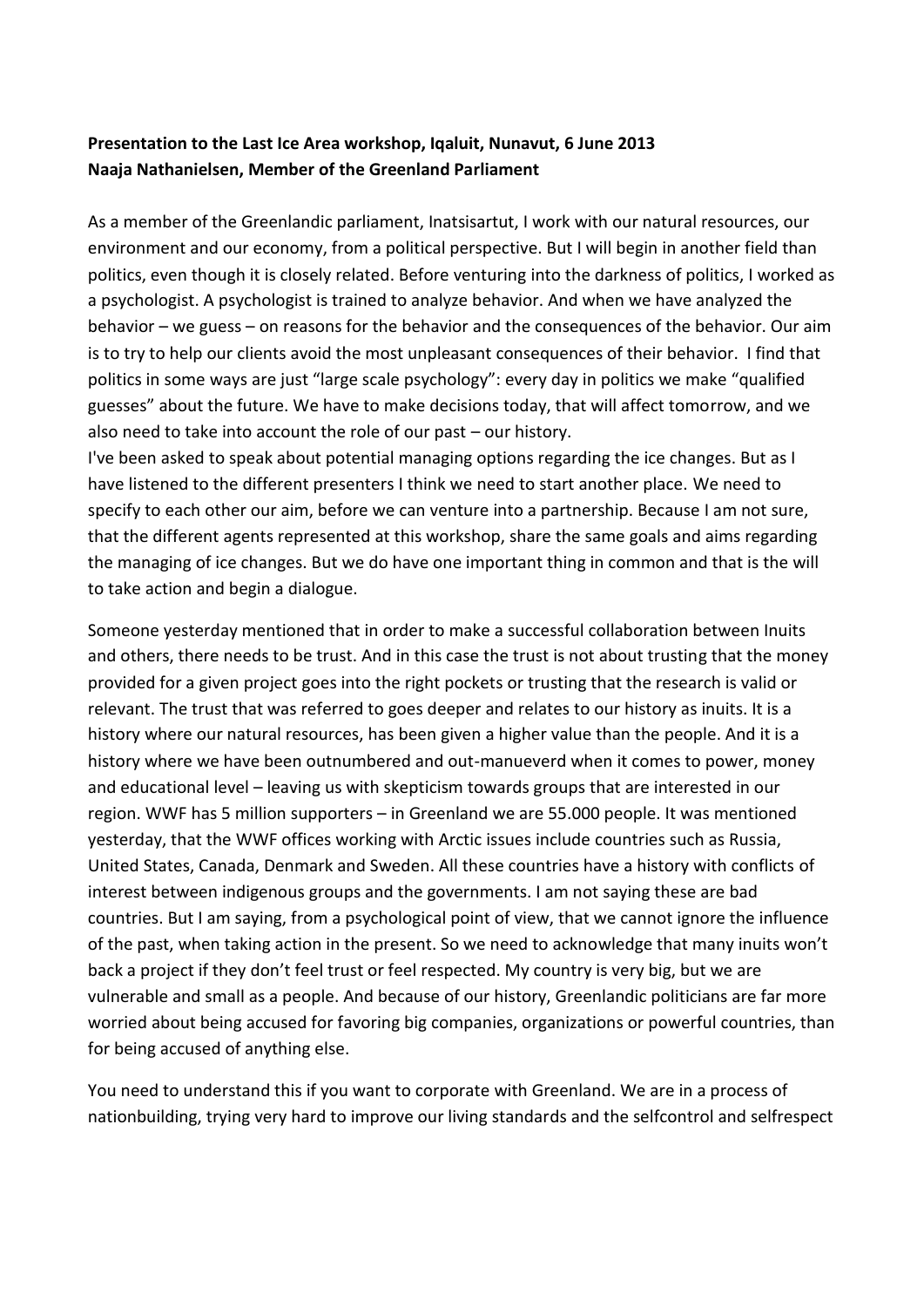of the people, so there is a lot of sensitivity when it comes to "outsiders" having an opinion of our nature, our resources and our governance.

But it can be done and it is also being done today. In Greenland a success story is about the MSC certification of our shrimps. In this case the government of Greenland and the fishingindustry saw the potential and understood that this issue was not about making inuits catch less or earn less, but about securing a sustainable industry and make sure that we also provide for our grandchildren.

Yesterday Madeleine spoke about sustainable development – how we all want that. I agree completely. But I also find that Inuits and organizations like WWF have different understandings and hence different approaches when we discuss sustainable development. One of the reasons for this is probably a difference in how closely we are affected in our everyday life. Most people TALK about the arctic, while few people LIVE in it. I often talk to researchers and journalists, and it always surprises me how uninformed they are about the reality of the people. They may know a lot about ice or polarbears, and they may have talked to politicians, fishermen and hunters, and they may have an opinion on whether or not we should mine or drill for oil – but they have never met an unemployed person or talked to an inuit with addictions or a blue-collar worker getting paid very little for very hard work. So they are ignorant of the poverty of many of my fellow citizens, and the poor level of education, that is creating basis for social tension between those who have and those who have not. So when I talk about sustainable development, I talk about environmental sustainability, as well as cultural and economical sustainability.

So again I will make a reference to psychology. I got the thought, that what we really need is couples therapy. Most of the time couples therapy is about making two (or more) people listen to each other and understand that even though you say the same word, you might not have the same understanding of that word. So we need to find out if we are really are talking about the same thing. When WWF say they are commited to living in harmony with nature, I think most inuits can relate to that idea and that aim. But there might be a difference in the way we understand "living in harmony with nature". Does that mean "conserving" nature or does it mean "adapting" to nature? And this will greatly affect our approach to managing the ice changes. It is my hope that both sides will be willing to listen to the other even though we might end up realizing that we will never agree completely. But that does not mean that we cannot have a fruitful relationship and corporate on some valuable projects. And hopefully an organization such as WWF can use its power and its 5 million backers, to spread knowledge on the reality of the people of the arctic, as well as the polarbears of the Arctic. And also help people understand our more utilitarian approach to nature in the arctic. it is not a pretty photo opportunity for us, it is every day life and the place where we have to make a living.

I suggest that in order for this relationship between organizations and locals to be successful we need to broaden the framework. I have no brilliant plan for managing the last ice area, part of that